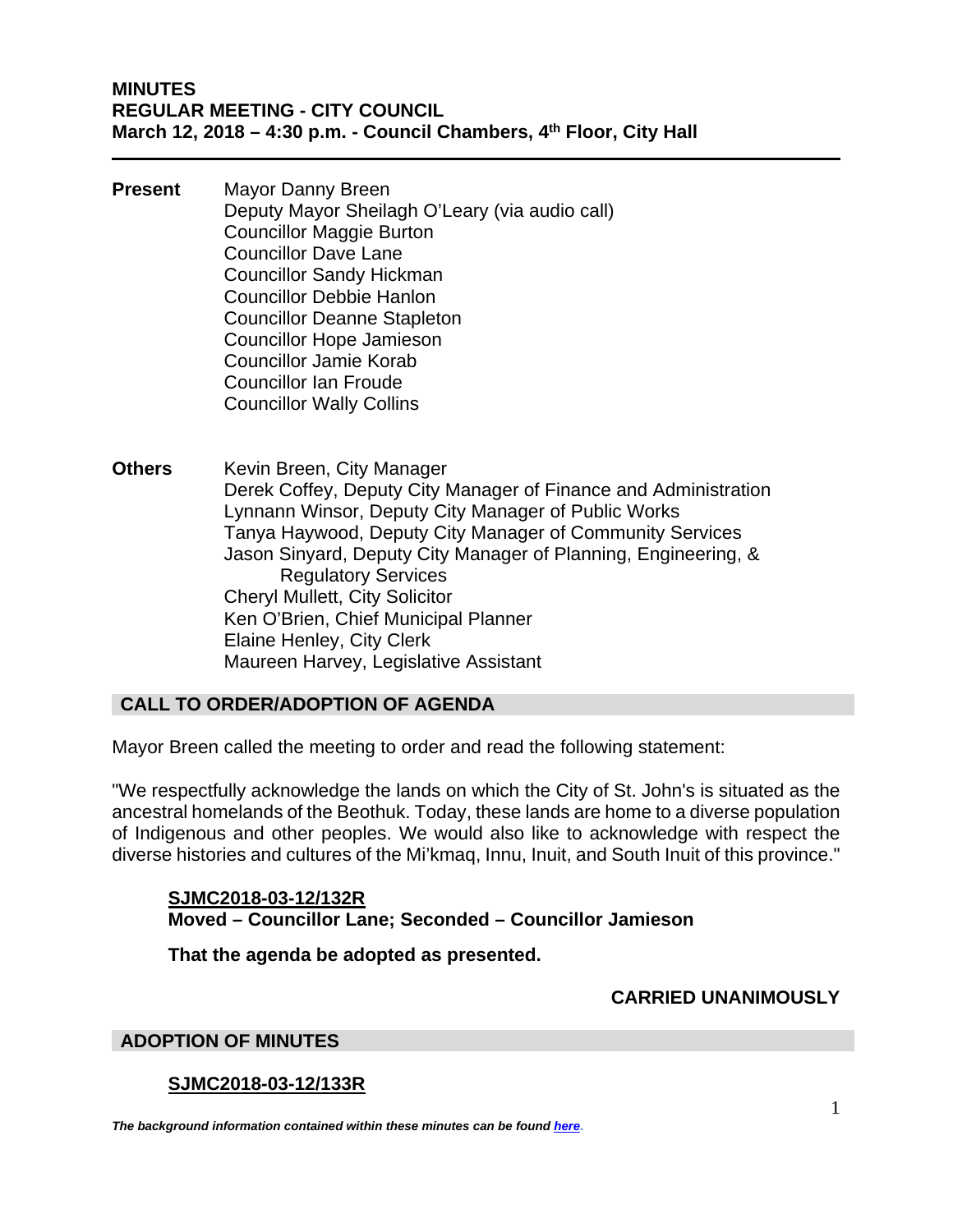# **Moved – Councillor Froude; Seconded – Councillor Hickman**

## **That the minutes of February 26, 2018 be adopted as presented.**

# **CARRIED UNANIMOUSLY**

## **BUSINESS ARISING FROM THE MINUTES**

 St. John's Municipal Plan Amendment Number 144, 2018 and St. John's Development Regulations Amendment Number 674, 2018 Text Amendment to allow Personal Care Home and Complementary Uses in the Apartment Medium Density (A2) Zone and Rezoning of Land to the Apartment Medium Density (A2) Zone for a Personal Care Home File No. MPA1700011 100 Churchill Avenue Applicant: 79963 NL & Labrador Inc./Kirby Group of Companies

#### **SJMC2018-03-12/134R**

**Moved – Councillor Burton; Seconded – Councillor Stapleton** 

**That Council approve the attached resolutions for St. John's Municipal Plan Amendment Number 144, 2018 and St. John's Development Regulations Amendment Number 674, 2018, as adopted. These amendments would add a Personal Care Home as a Permitted Use, and Uses Complementary to a Personal Care Home as a Discretionary Use to the Apartment Medium Density (A2) Zone. The amendments would also re-designate and rezone 100 Churchill Avenue from the Commercial Mixed-Use – Pleasantville (CM-Pleasantville) and Residential Medium Density – Pleasantville (R-2 Pleasantville) Zones to the Apartment Medium Density (A2) Zone, to allow the development of a Personal Care Home. Further, that the amendments be referred to the Department of Municipal Affairs and Environment, with a request for Provincial Registration in accordance with the provisions of the Urban and Rural Planning Act.** 

**As part of the approval process, it is also recommended that Subject to Section 9.1.2, Council approve parking relief for 99 spaces for the proposed Personal Care Home at 100 Churchill Avenue. It is also recommended that Council approve the Discretionary Use of 100 Churchill Avenue for a Service Shop, Uses Complementary to a Personal Care Home in the Apartment Medium Density (A2) Zone, as advertised subject to Section 5.5.** 

**CARRIED UNANIMOUSLY**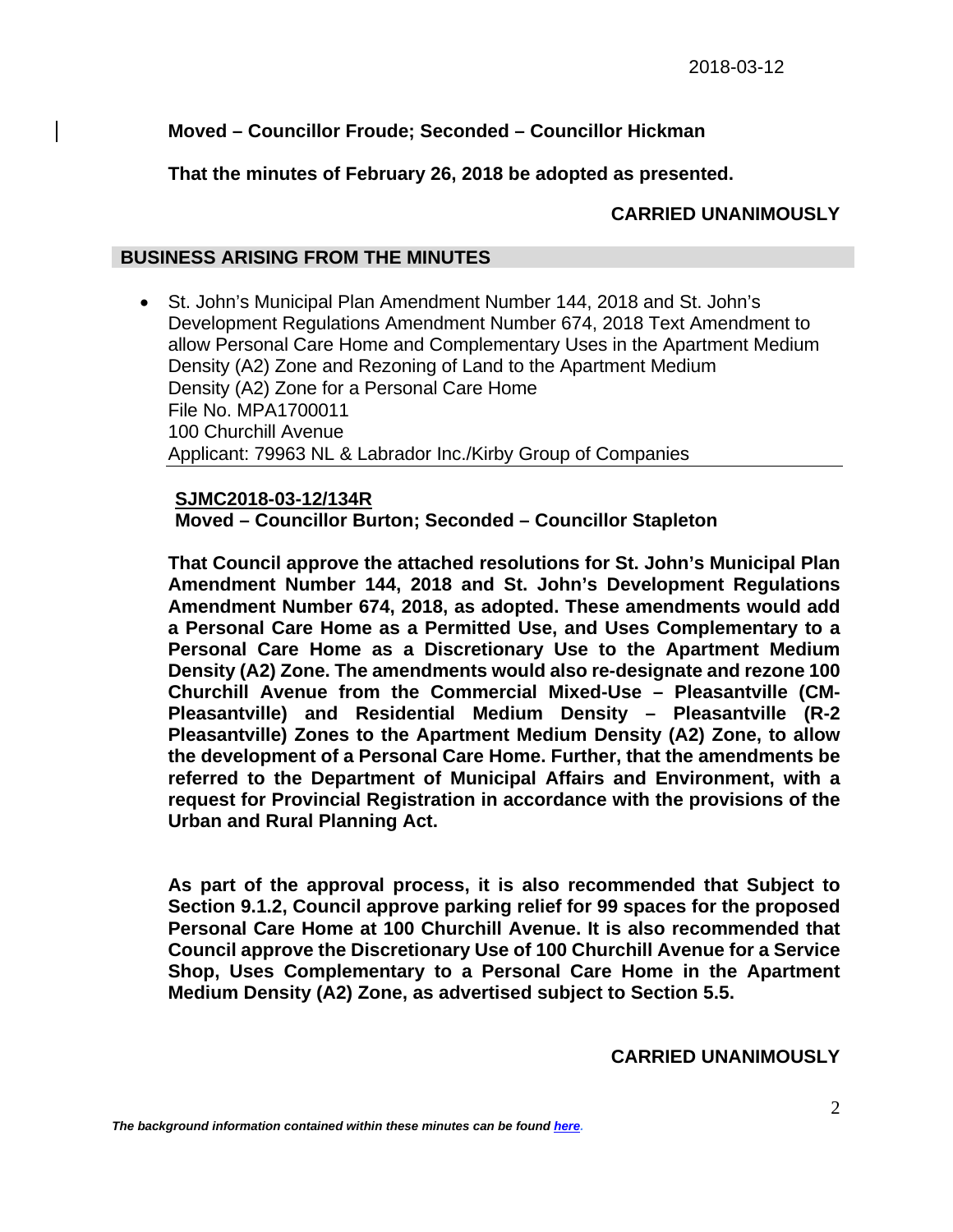St. John's Municipal Plan Amendment Number 145, 2018 and St. John's Development Regulations Amendment Number 675, 2018 Text Amendment to the Rural (R) Zone for development of a Pipe Storage Yard File No. MPA1800002 650 Fowlers Road Applicant: 75579 Newfoundland and Labrador Inc.

**SJMC2018-03-12/135R Moved – Councillor Burton ; Seconded – Councillor Hickman** 

**That Council adopt-in-principle the resolutions for St. John's Municipal Plan Amendment Number 145, 2018, and St. John's Development Regulations Amendment Number 675, 2018, which would add Pipe Storage Yard as a Discretionary Use to the Rural (R) Zone, in regards to an application at 650 Fowler's Road. A text amendment to the Rural District under the St. John's Municipal Plan is also required.** 

**If the amendments are adopted-in-principle by Council, they will be sent to the Department of Municipal Affairs and Environment with a request for provincial release. Once the release is received, the amendments will be referred back to a future regular meeting of Council for consideration of formal adoption and the appointment of a commissioner to conduct a public hearing, as required by the Urban and Rural Planning Act.** 

# **CARRIED UNANIMOUSLY**

## **COMMITTEE REPORTS**

## **Development Committee Report – March 6, 2018**

Council considered the above noted report and the recommendations therein:

**1. Request for Building Line Setback – DEV 1800031 – 43 Jordan Place** 

## **SJMC2018-03-12/136R Moved – Councillor Burton; Seconded – Councillor Collins**

**That Council approve the 8.1 metre Building Line Setback** 

## **CARRIED UNANIMOUSLY**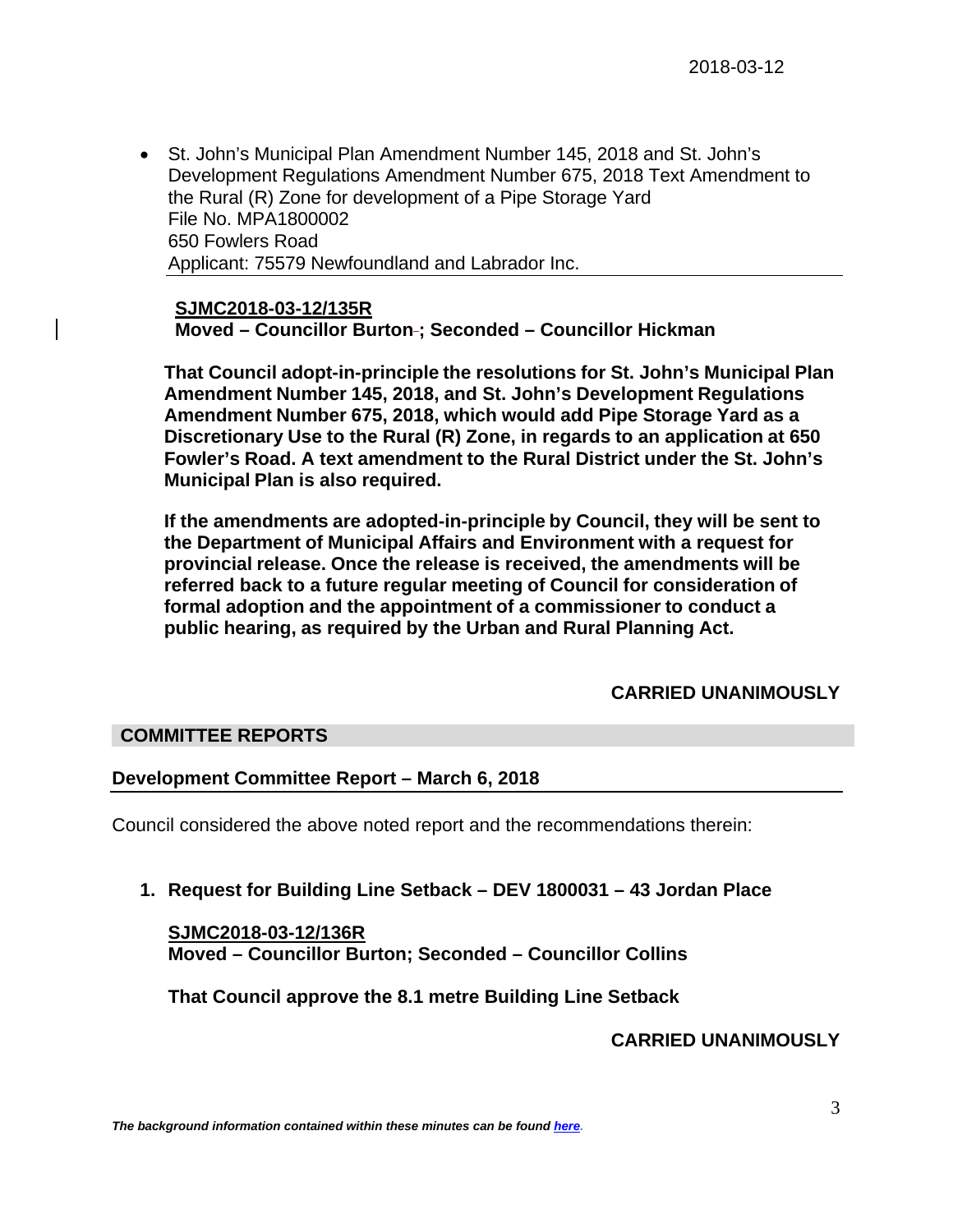### **DEVELOPMENT PERMITS LIST**

Council considered as information, the above noted for the period of March 1, 2018 to March 7, 2018.

#### **BUILDING PERMITS LIST**

Council considered, for approval, the above noted for the period of March 1, 2018 to March 7, 2018

#### **SJMC2018-03-12/137R**

**Moved – Councillor Hanlon; Seconded – Councillor Korab** 

**That the building permits list dated March 1, 2018 to March 7, 2018 be adopted as presented.** 

### **CARRIED UNANIMOUSLY**

#### **REQUISITIONS, PAYROLLS AND ACCOUNTS**

Council considered the requisitions, payrolls and accounts for the week ending March 7, 2018

**SJMC2018-03-12/138R Moved – Councillor Hanlon; Seconded – Councillor Korab** 

**That the requisitions, payrolls and accounts for the week ending March 7, 2018 in the amount of \$3,420,893.42 be approved as presented.** 

#### **CARRIED UNANIMOUSLY**

#### **TENDERS/RFPS**

#### **Council Approval – Tender 2018035 – Supply of Ice Control Sand**

Councillor Froude informed Council that all future tenders coming before Council will include the budget line item containing the funds, along with the remaining funds within that line item.

Council considered the above noted.

#### **SJMC2018-03-12/139R Moved – Councillor Froude; Seconded – Councillor Jamieson**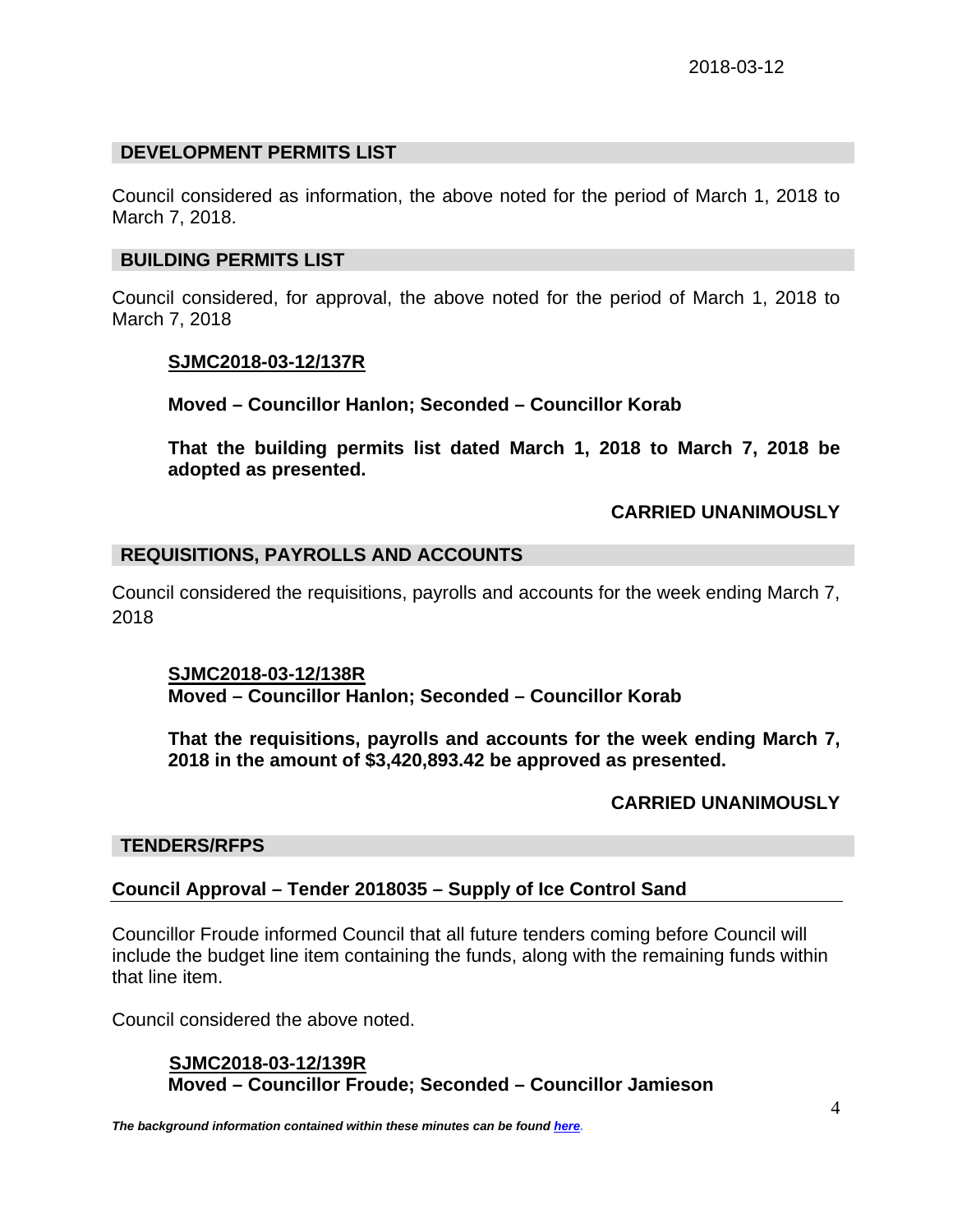**That the tender be awarded to the lowest bidder meeting all specifications, City Sand and Gravel, for the supply of Ice Control Sand in the amount of \$23,287.50 HST included. This contract is for a two (2) year period with the option to extend for a one (1) year period. HST included** 

### **CARRIED UNANIMOUSLY**

#### **Council Approval – Tender 2018039 – Pre Mix Asphalt**

Council considered the above noted.

#### **SJMC2018-03-12/140R Moved – Councillor Froude; Seconded – Councillor Lane**

**That the above noted tender be awarded as follows:** 

| <b>Pre Mix Asphalt</b>                   |                 |
|------------------------------------------|-----------------|
| TENDER #2018039 - March 6, 2018, 1:30 PM |                 |
| Vendor                                   | <b>Cost Per</b> |
| <b>Farrell's Excavating Ltd.</b>         | \$88.94         |
| <b>Municipal Construction Limited</b>    | \$89.00         |
| <b>Weirs Construction Limited</b>        | \$95.00         |
| <b>Modern Paving Limited</b>             | \$98.00         |
| <b>Pyramid Construction Limited</b>      | \$98.00         |

**This is a right of first refusal tender, meaning the department will first contact the lowest priced qualified bidder to determine if the requirement can be satisfied. If this supplier is able to meet the requirement, a "call-up" is made against its Standing Offer. If that supplier is unable to meet the requirement, the department will contact the next ranked supplier. The department will continue and proceed as above until one supplier indicates that it can meet the requirement of the "call-up."** 

**It is recommended to award this Tender to all bidders, noted above meeting all specifications for the Pre Mix Asphalt, as per the Public Tendering Act.** 

**This contract is for a two (2) year period. HST is not included.** 

**CARRIED UNANIMOUSLY** 

### **Council Approval – Tender 2018038 – Heavy Truck and Equipment Repair Service**

Council considered the above-noted.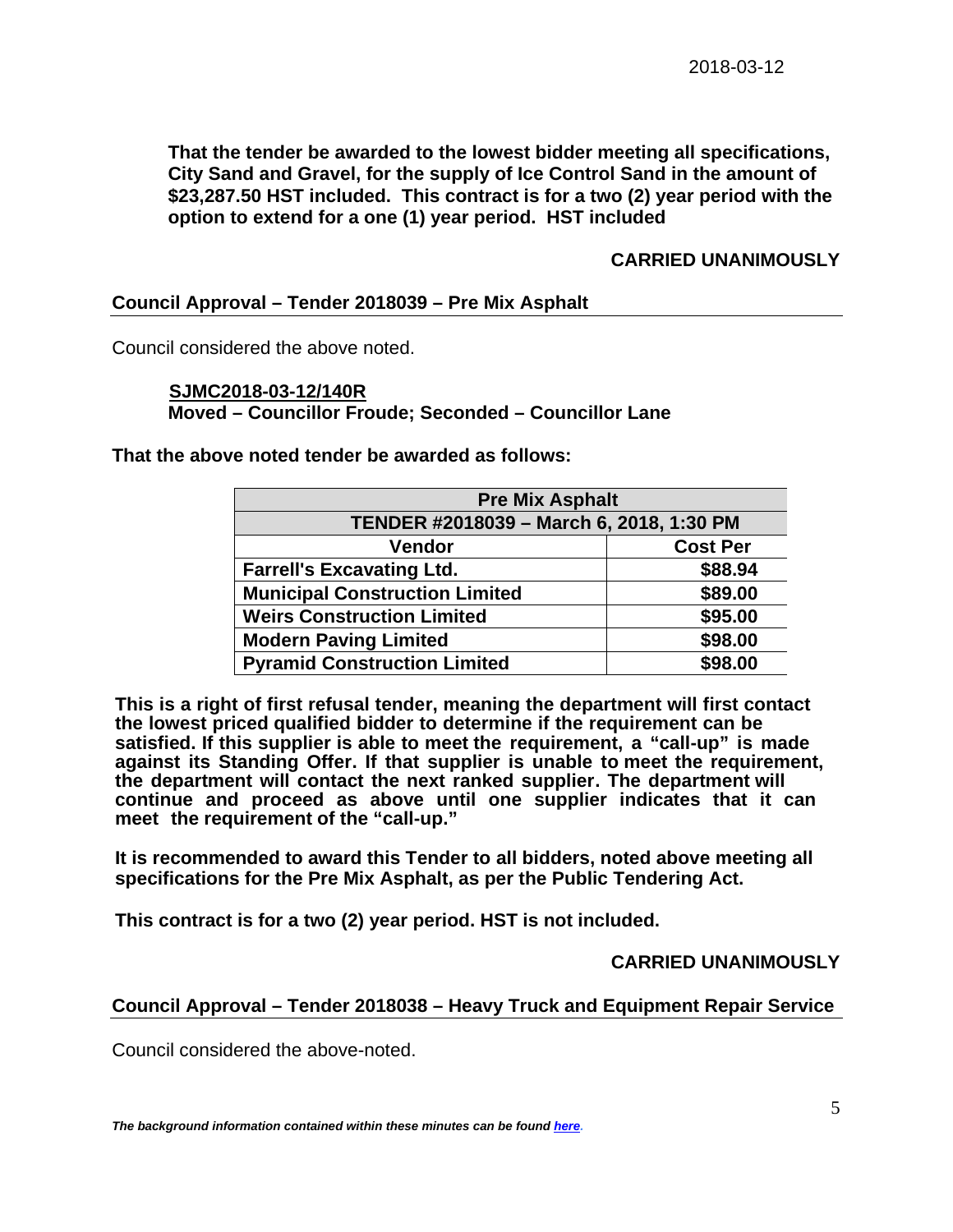## **SJMC2018-03-12/141R**

**Moved – Councillor Froude; Seconded – Councillor Jamieson** 

| <b>Section 1 - Heavy Truck Repair Service</b>   |                     |
|-------------------------------------------------|---------------------|
| <b>Reefer Repair Services</b>                   | \$58.00 Hourly Rate |
| Harvey & Company Ltd.                           | \$69.97 Hourly Rate |
| <b>Emergency Repair Ltd.</b>                    | \$94.90 Hourly Rate |
| <b>Section 2 Heavy Equipment Repair Service</b> |                     |
| <b>Reefer Repair Services</b>                   | \$58.00 Hourly Rate |

**That Council award both sections of the Tender to Reefer Repair Services, to the lowest bidder meeting all specifications, as per the Public Tendering Act. Taxes (HST) excluded in price quoted.** 

## **CARRIED UNANIMOUSLY**

### **NEW BUSINESS**

a. Decision Note dated February 22, 2018, re: Granting of Freedom of the City – Shannie Duff

Council considered the above noted.

#### **SJMC2018-03-12/142R**

**Moved – Deputy Mayor Sheilagh O'Leary; Seconded – Councillor Hickman** 

**That Council grant the Freedom of the City to Shannie Duff** 

## **CARRIED UNANIMOUSLY**

#### **OTHER BUSINESS**

Quarterly Travel Report – Fourth Quarter, 2017

Council considered, for information, the fourth quarter travel report for 2017.

Economic Update – March 2018

Council considered, for information, the Economic Update for March 2018